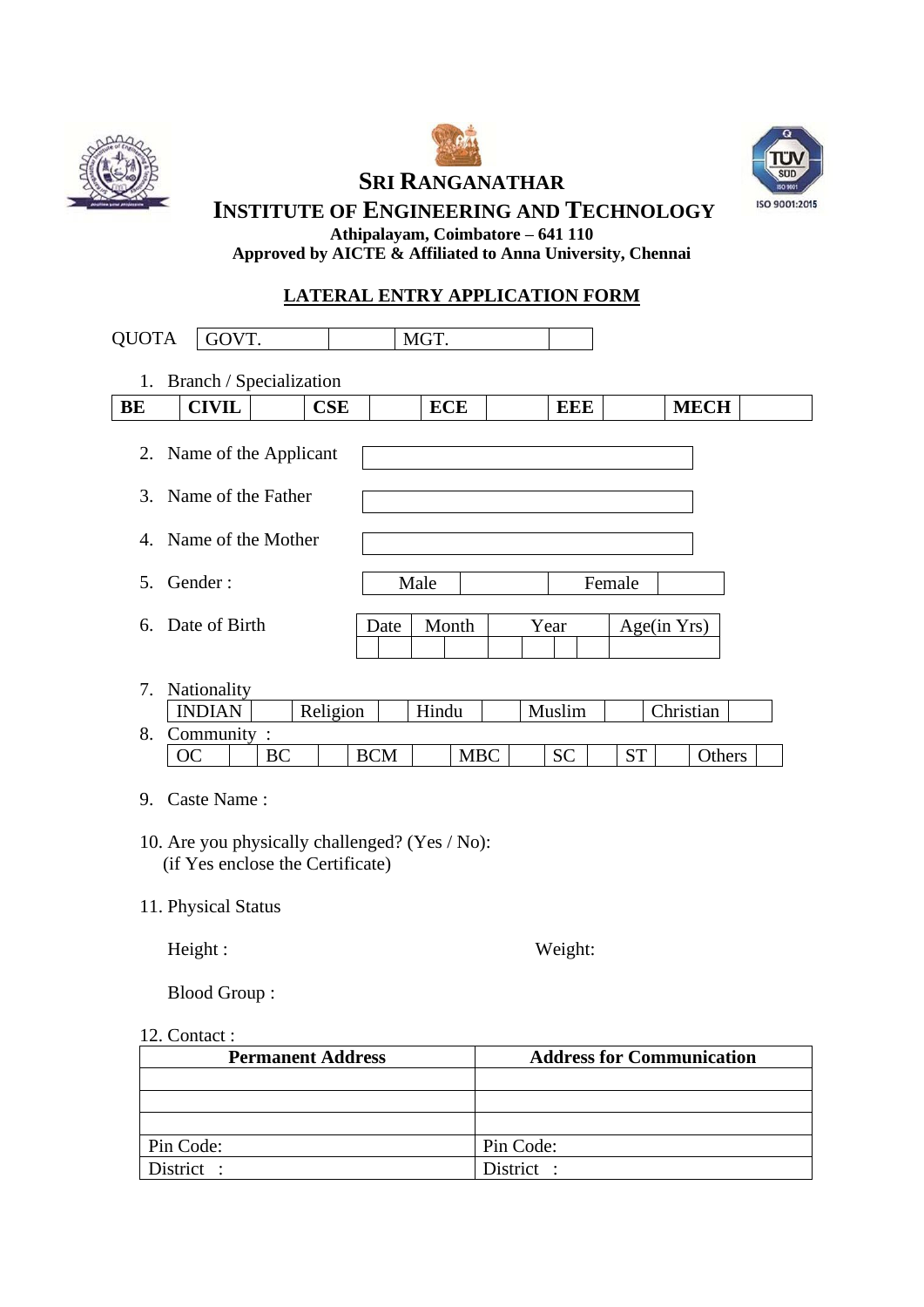- 13. Permanent Mobile No :
- 14. E-mail ID :
- 15. Mother Tongue :
- 16. Aadhaar Number :
- 17. Languages known

|       | Tamil | English | Malayalam | Hindi | Others |
|-------|-------|---------|-----------|-------|--------|
| Read  |       |         |           |       |        |
| Write |       |         |           |       |        |
| Speak |       |         |           |       |        |

#### 18. Studied VIII ,IX, X, XI, XII in Tamilnadu :

| <b>Class</b> | <b>Year of Passing</b> | <b>Name of the School</b> | <b>District</b> | <b>State</b> |
|--------------|------------------------|---------------------------|-----------------|--------------|
| VIII Std     |                        |                           |                 |              |
| IX Std       |                        |                           |                 |              |
| X Std        |                        |                           |                 |              |
| XI Std       |                        |                           |                 |              |
| X Std        |                        |                           |                 |              |

19. Academic Information

Name of the Board of Examination :

Year of Passing : Register Number :

Medium of Instruction :

## 20. MARK DETAILS (DIPLOMA) , BRANCH :

|           | Ш          | IV |           | VI         | Over all   | Year    | Institution |
|-----------|------------|----|-----------|------------|------------|---------|-------------|
| SEM   SEM | <b>SEM</b> |    | SEM   SEM | <b>SEM</b> | Percentage | of      |             |
|           |            |    |           |            | /CGPA      | passing |             |
|           |            |    |           |            |            |         |             |
|           |            |    |           |            |            |         |             |

21. Furnish details on Distinction in Sports / NCC / NSS / YRC / RRC / Others :

NCC / NSS / YRC / RRC

- 22. Father's / Guardian Occupation & Annual Income :
- 23. Mother's Occupation & Annual Income :